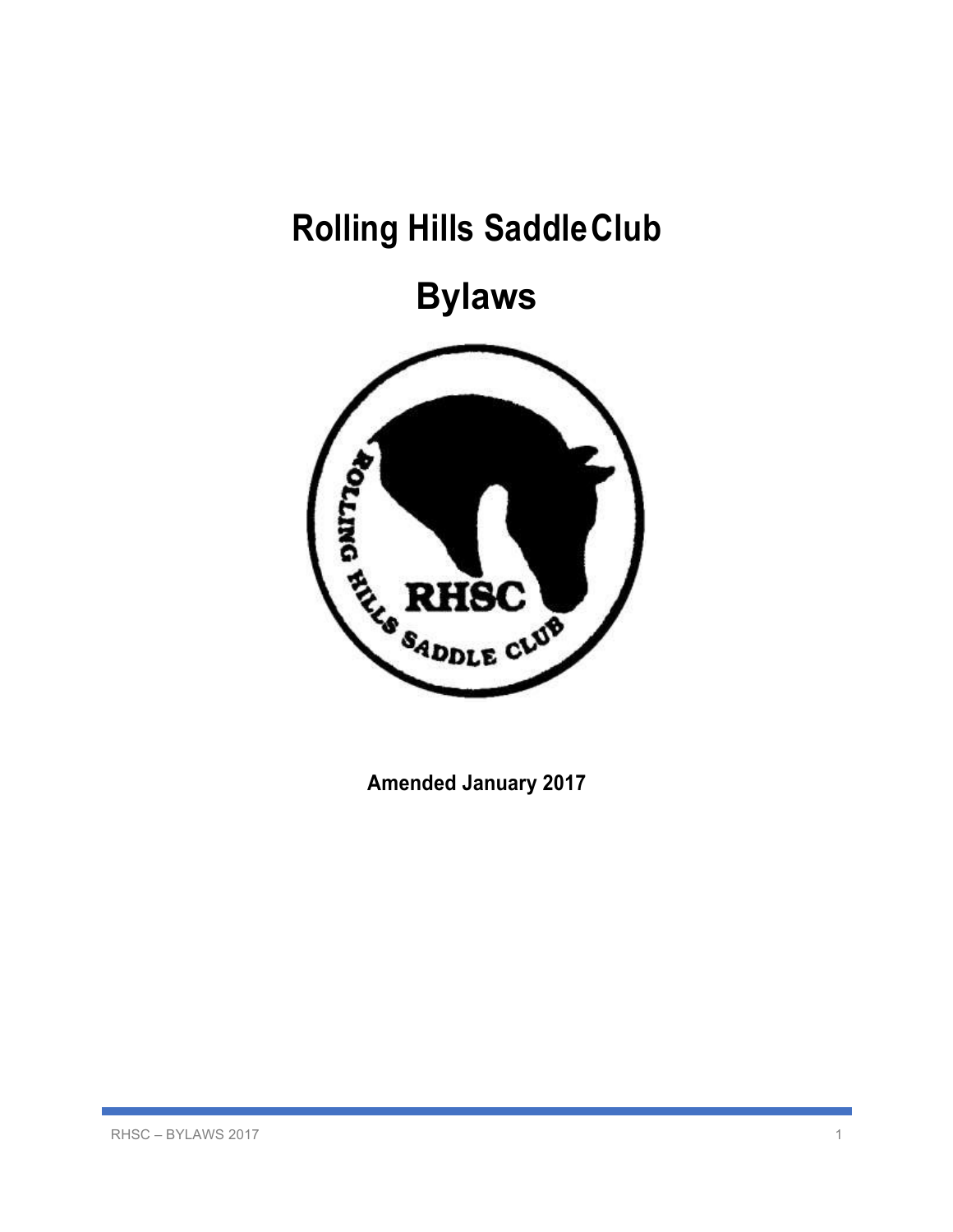#### **Table of Contents**

#### Page

| Article XV (ARTICLE XV (Honorary Board Member from the Community)17 |  |
|---------------------------------------------------------------------|--|
|                                                                     |  |
|                                                                     |  |
|                                                                     |  |
|                                                                     |  |
|                                                                     |  |
|                                                                     |  |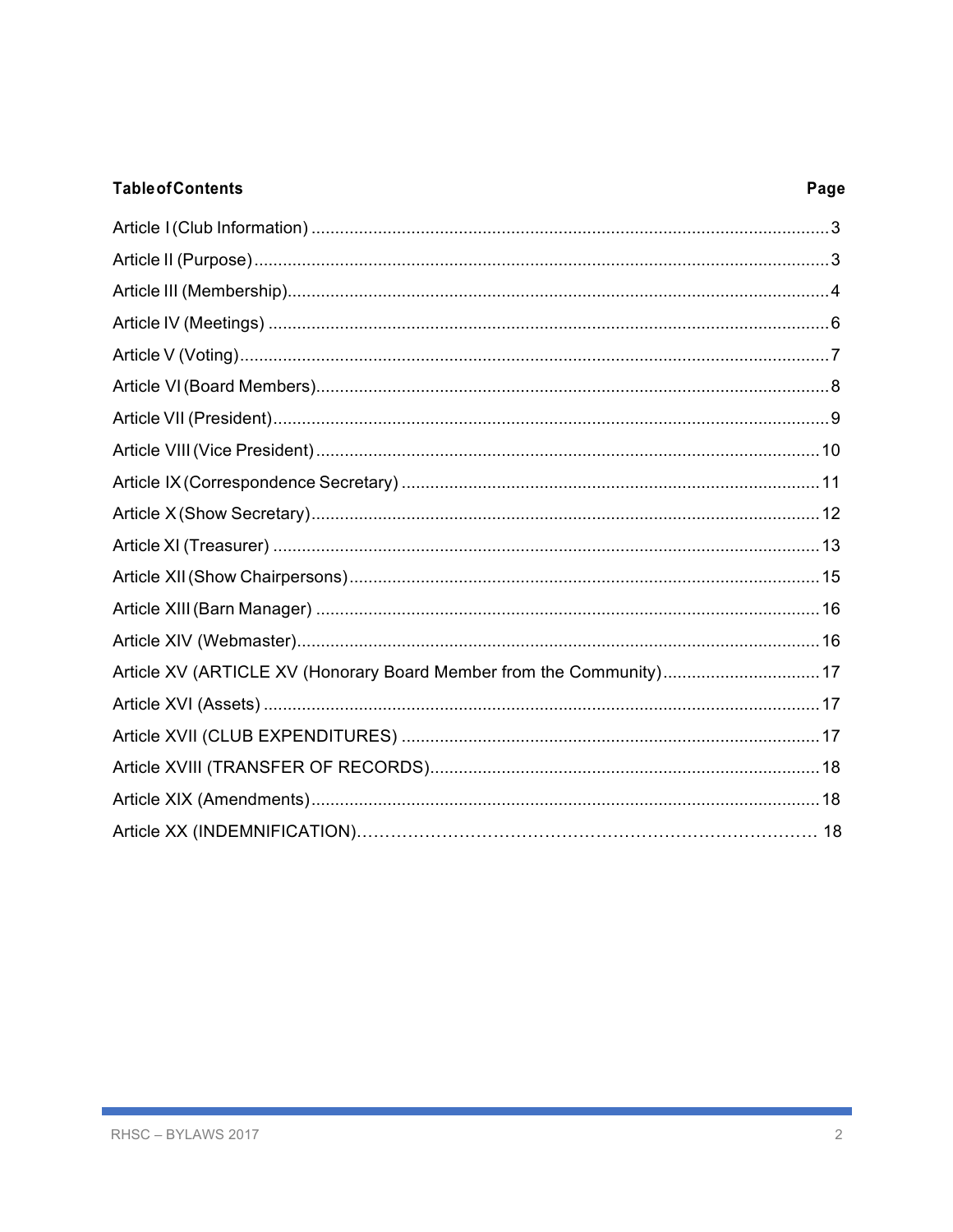## **ARTICLE I (CLUB INFORMATION)**

#### Section 1

The name of the organization shall be Rolling Hills Saddle Club, Inc.

# Section 2

The organization shall have a seal which shall be in the form as indicated on Page 1.

## Section 3

The organization shall have colors of royal blue and white.

## Section 4

Theorganizationshallmaintainawebsiteforthepurposeofinformingmembersofclubactivities, status, membership information, rules, schedules; and promoting the purpose of the club. The website address is www.rollinghillssc.org.

## Section<sub>5</sub>

The organization may, at its pleasure by a quorum of the Officers and Board, change the name, colors, or website.

## **ARTICLE II (PURPOSE)**

#### Section 1

Thepurposeofthecorporationwillbetoholdhorseshowswheretheincomederivedistobeusedfor sponsoringandputtingonsaidshows,year-endawards,andyear-endbanquets;andforgeneral charitableworkasmaybedeterminedbythemembersofthecorporation.Nopartoftheincomeshall ever be paid or distributed to the members, officers and/or board members, other than for reasonable compensation for services rendered as determined by the Officers and Board.

# Section 2

Thecorporationwillfurtherholdmeetingsandotherfunctionsforthepromotionofhorsesand schooling thereof.

## Section 3

Thecorporationisnotorganizedandshallnotbeoperatedforpecuniarygainorprofit.Nopartofthe property of the corporation and no part of its net earnings, with the exception of the cost of the yearendawards andbanquet, shall inureto the benefitofany member orother private individual. The corporation shall never be authorized to engage in a regular business of a kind ordinarily carried on for profit orin any other activity except in the furtherance of the purpose stated above for which the corporationisorganized.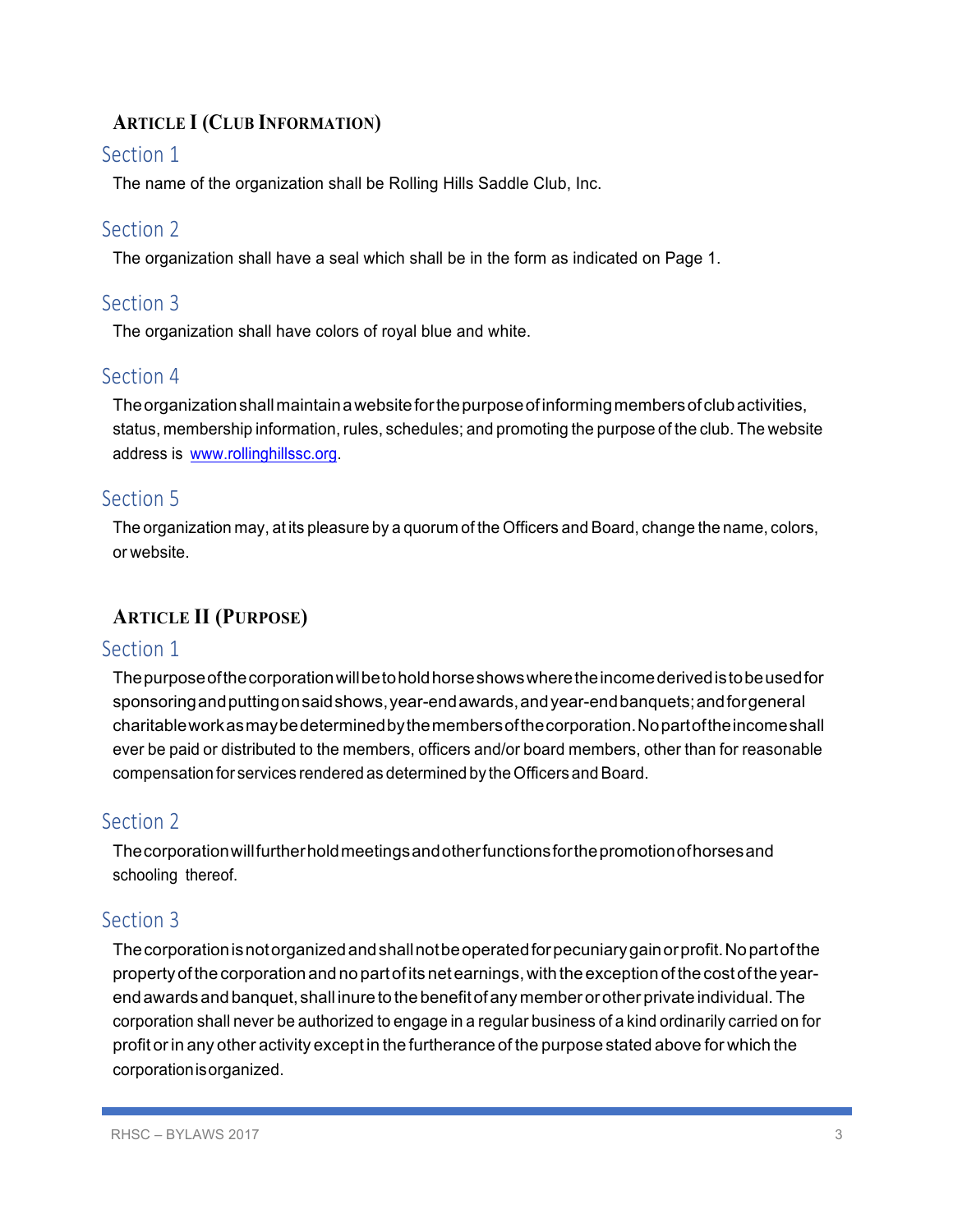The corporation shall never engage in propaganda, attempt to influence legislation, or participate in any political campaign on behalf of any candidate for public office, nor shall any part of its property or any part of its income there from be devoted to such purposes.

# **ARTICLE III (MEMBERSHIP)**

## Section 1

Membership to this organization shall be open to any and all persons who are interested in sponsoring and participating in Rolling Hills Saddle Club horse shows. Membership fees are to be used for the sponsoring and putting on of said shows and for charitable work as determined by the members of this organization. It shall be the members' responsibility to provide accurate contact information and keep himself/herself informed of club activities.

# Section 2

Copies of the bylaws of this club will be available to all members.

# Section 3

New memberships will be taken all during the year provided full dues are paid for the year. Memberships are not transferable from one party to another. Points for year-end awards will begin to accumulate upon payment in full of membership fees. Membership runs from December 1<sup>st</sup> through November 30<sup>th.</sup>

## Section 4

MembershipfeesshallbesetyearlyattheNovembermeetingbyamajorityvoteofthemembers present:

- A. Family membership = 2 votes (family includes children age 17 and under)
- B. Single adult = 1 vote (age 18 and over)
- C.Single youth = 1 vote (age 17 and under)

# Section 5

Eachindividualmemberregardlessofmembershiptypemustbepresentatthree(3) scheduled meetings,participateinthemajorityofallofferedshowsfortheirdivision,andvolunteertwo(2)hours of work per rider during the show season to be eligible for year-end awards.

In lieu of meeting attendance, each individual member or representative may assist show officials for 2 hours or obtain two paid club sponsorships to receive one meeting attendance credit.

This means that each member or representative has to meet the 2 volunteer hours and attend three meetings.

In lieu of volunteer work hours, each individual member or representative may obtain one paid club sponsorship to receive one volunteer work hour credit.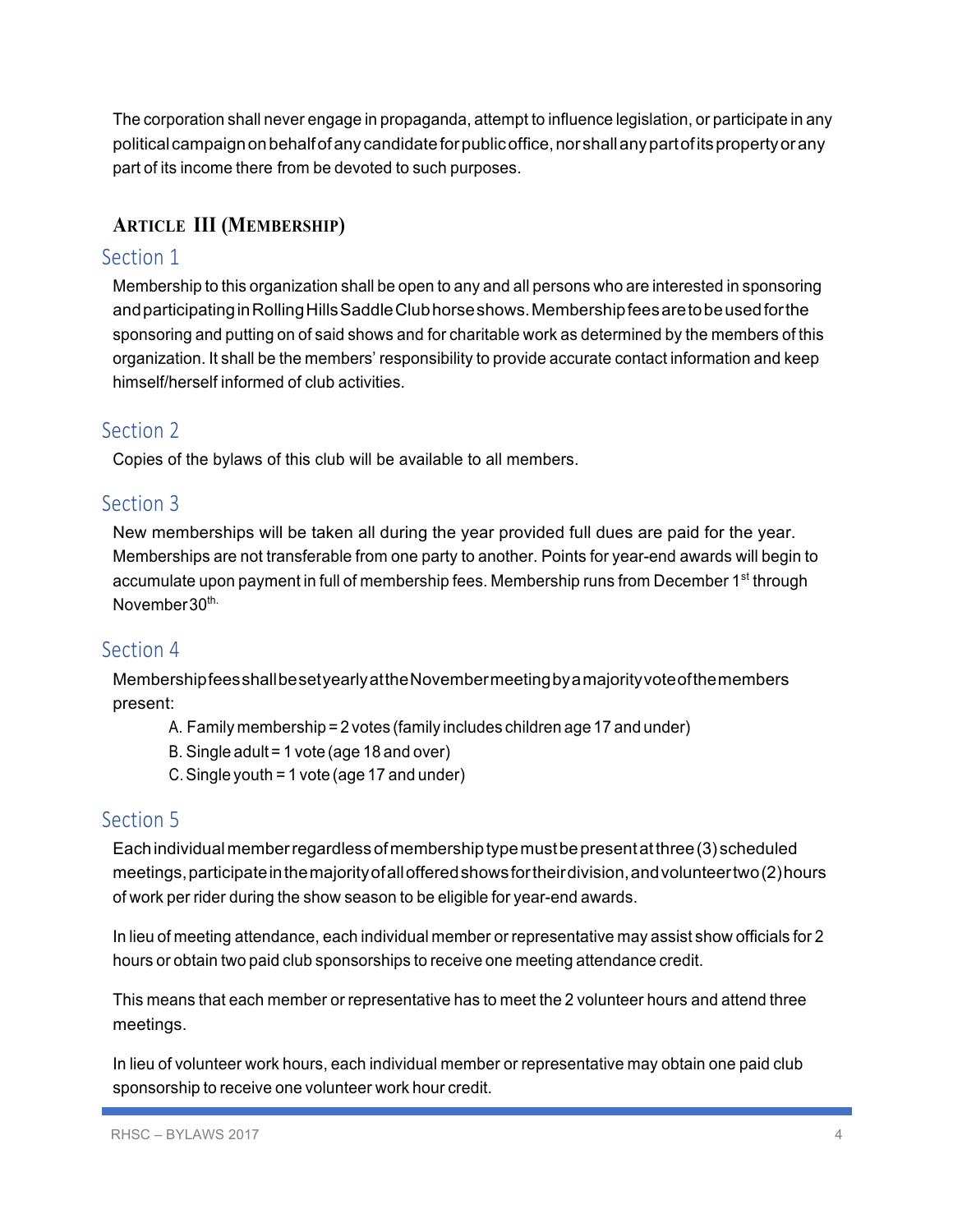In order toreceivemeetingorvolunteerworkhourcreditforsponsorships,acompletedsponsorship formaccompaniedbycheckorcashfortheappropriatesummustbesubmittedtoclubofficialsnolater thanJune1ofthecurrentshowyear.

Incaseofring/showcancellation,theBoardmayadjustthenumberofshowsrequiredtobeeligiblefor year-end awards.

In classes with age requirements, eligibility is determined by the rider's age as of January 1 of the show year. Proof of age is required, in the form of a birth certificate, passport, or license shown to the Show Secretary by the November show.

# Section 6

Allparticipantsarerequiredtoweartheappropriateridingattirefortheirdisciplineasdefinedbythe applicable association's rules

- Regardless of age, Hunter and Beginner ring exhibitors must wear approved headgear where required by USEF rules.
- Open ring hunt seat exhibitors must wear approved headgear where required by AQHA rules.
- Running ring exhibitors under the age of 19 must wear approved headgear when mounted on the show grounds.
- All Exceptional Riders, regardless of age, must wear approved headgear when mounted.

It is the responsibility of the rider, orthe parent or guardian ortrainer of the junior exhibitor, to see to it thattheheadgearworncomplieswiththeapplicableassociation'srulesrequiringappropriatesafety standards for protective headgear intended for equestrian use, and that the headgear is properly fitted andingoodcondition.RollingHillsSaddleClubOfficers,Boardmembers,andShowOfficialsarenot responsible for checking headgear worn for such compliance.

## Section 7

AnyonewhowritesabadchecktoRollingHillsSaddleClubwillnotbeallowedtoexhibituntilthebad checkhasbeenclearedwithcashoracertifiedcheck.Thistotalshallincludetheamountofthebad check,anybankfees,plusa\$35.00servicefee.

# Section 8

Anyparticipantwhowrites2badcheckswithinashowyearmaythereafteronlypaywithcashor certified cashier's check at any show.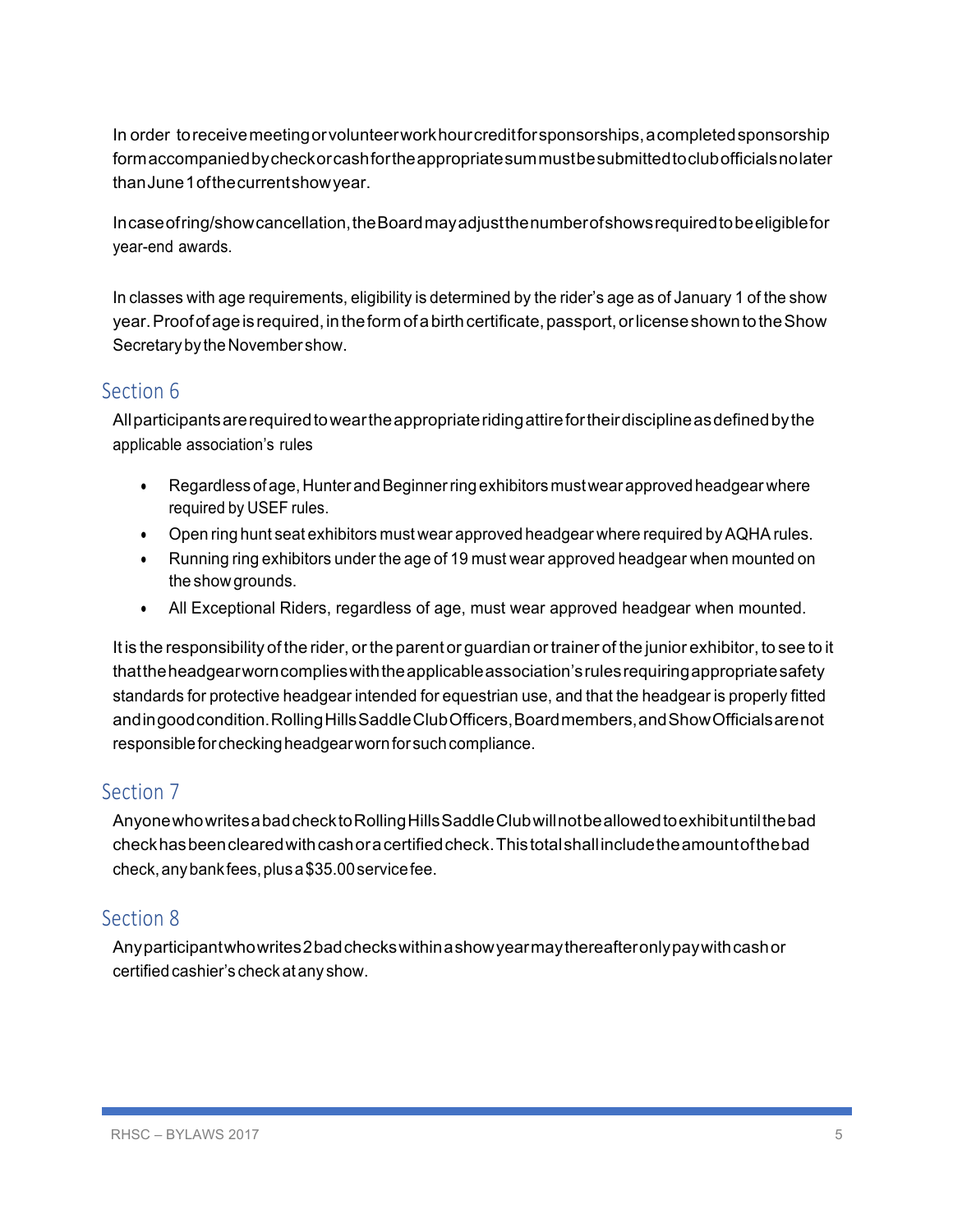# **ARTICLE IV (MEETINGS)**

#### Section 1

The Annual (yearly) meeting of the organization shall be held on the first Wednesday after the November show each and every year except if such day shall be a legal holiday. In that event the Annual meeting shall be held on the second Wednesday of November.

# Section 2

Regular (monthly) meetings of this organization shall be held on the first Wednesday of each of the followingmonthsandshallbeginpromptlyat7:30p.m.atalocationasdeterminedbytheofficers, board, and members. Regular meetings: January, February, May, June, September, October, and November.

The Board may call additional regular meetings as necessary or change a regular meeting by no more thanoneweekoutfromitsregularlyscheduledmonthlymeetingdate.Memberswillbenotifiedofsuch additional meetings via website posting and email (if provided) a minimum of 10 days in advance.

## Section 3

Anagenda,asdeterminedbytheOfficersandBoardMemberspriortoeachregularlyscheduled meeting, will be followed accordingly. Discussions on any single topic shall be limited to 15 minutes or 2minutesperindividualandifnotresolvedwillbetableduntilthenextmeeting.

## Section 4

Ten percent of eligible membership at the regular meetings to constitute a quorum and shall be necessary to conduct the business of the organization. A person must be a member 30 days before they are eligible to vote on club issues. The Correspondence Secretary will determine if a quorum is present.

# Section 5

Special meetings of this organization may be called by the Officers or Board Members or by notice signed by not less than 20% of the members then in good standing when they deem it forthe best interest of the organization. Notice of such special meetings shall be emailed to all members and posted on the website at least 10 days prior to the scheduled date set for such special meeting. Such notice shall state the reasons that such meeting is being called, and the business to transact at such meeting. A quorum at a special meeting shall consist of 25% of eligible members.

# Section 6

Committee meetings shall be held as needed. Any committee member not attending the majority (2/3) of said committee meetings shall no longer be considered a member of that committee.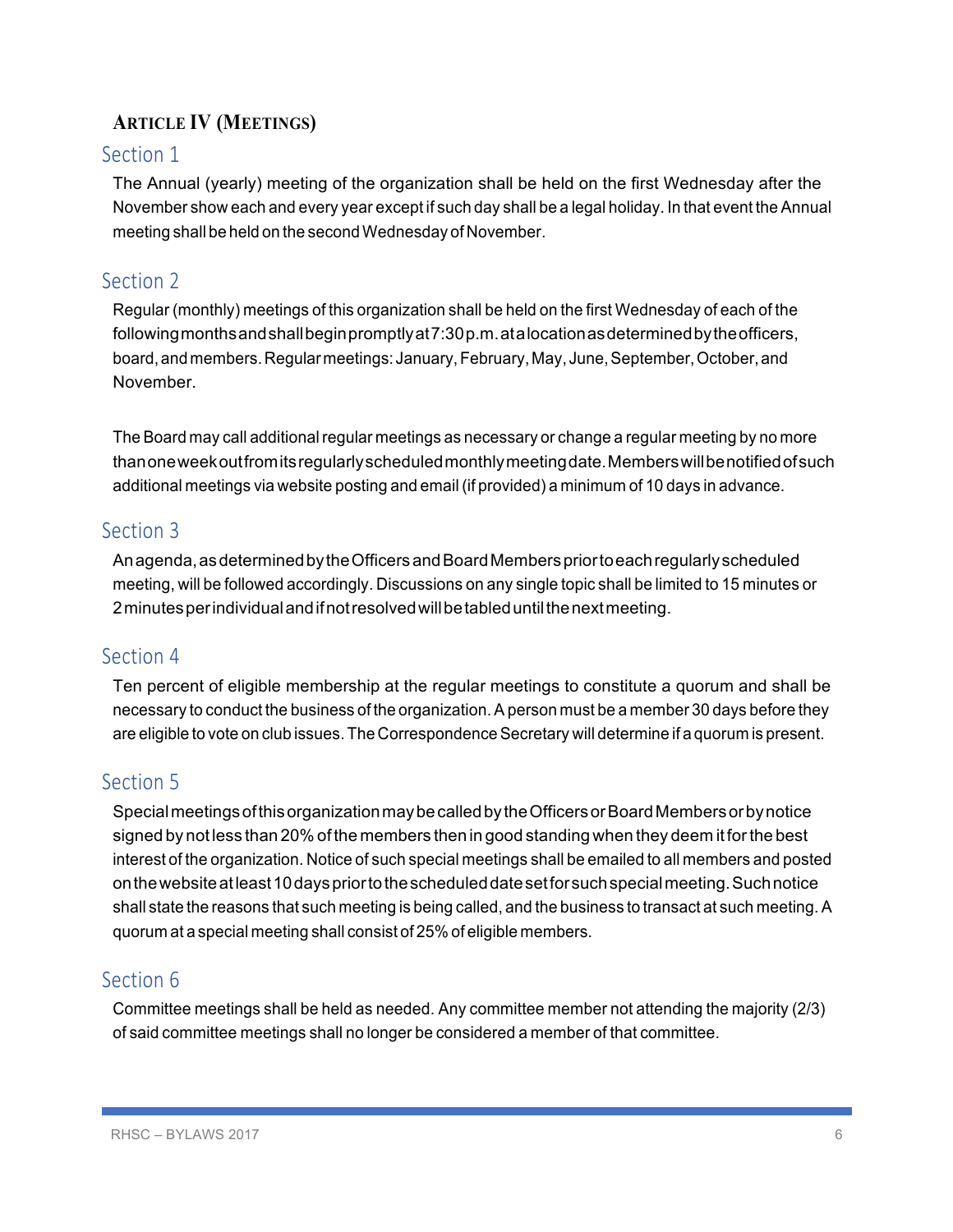# **ARTICLE V (VOTING)**

## Section 1

At all meetings, except for the elections of the Officers and Board Members, all votes shall be by a show of hands or ballot. For election of Officers and Board Members at the year-end meeting, ballots shall be providedandthereshallnotappearanyplaceonsuchballot,anymarkormarkingthatmighttendto indicate the person who cast such ballot. There shall be no voting by proxy.

# Section 2

Nominations will be taken at the September and October scheduled meetings. Nominations for officers willbetakenfromthefloororfromanominationscommittee.Thenominationswillbepresentedtothe members at the October scheduled meeting. All nominees must accept their nomination either by voice or in writing before their name may be put on the ballot. A nominee must be a member in good standing.Amemberingoodstandingisonethathasacurrentpaidmembership,hasnooutstanding debt to the club, and has no pending disciplinary actions by the club.

A nominee for President must have served on the Board any previous year or have been a member in goodstandingforaminimumoftwoyears.

Elections of new officers will be held at the November scheduled meeting.

Allelectedofficialsmustpassbackgroundchecks.TheRollingHillsSaddleClubwillpayforthe background checks. If a background check finds any convictions for felonies or fraud the official will be immediately removed from his or her elected position.

The following officers shall be limited to being elected to two consecutive annual terms: President and Vice President.

The Treasurer may be elected to additional annual consecutive terms after the term of two consecutive annual terms, as the board sees fit.

IfnooneisnominatedforaspecificpositiontheBoardmayappointaninterimofficertofillthevacancy. This interim officer will be voted on at the next scheduled general meeting.

## Section 3

At any regular or special meeting, if a majority so requires, any question may be voted upon by ballot.

## Section 4

Atall votes by ballot, the chairperson of such meeting shall immediately prior to the commencement of balloting, appointa committee of 3 who shall act as "inspectors of the election" and who shall at the conclusionofsuchballotingcertifyinwritingtothechairpersontheresultsandacopyshallbeaffixedin the minutes of that meeting and communicated to the membership.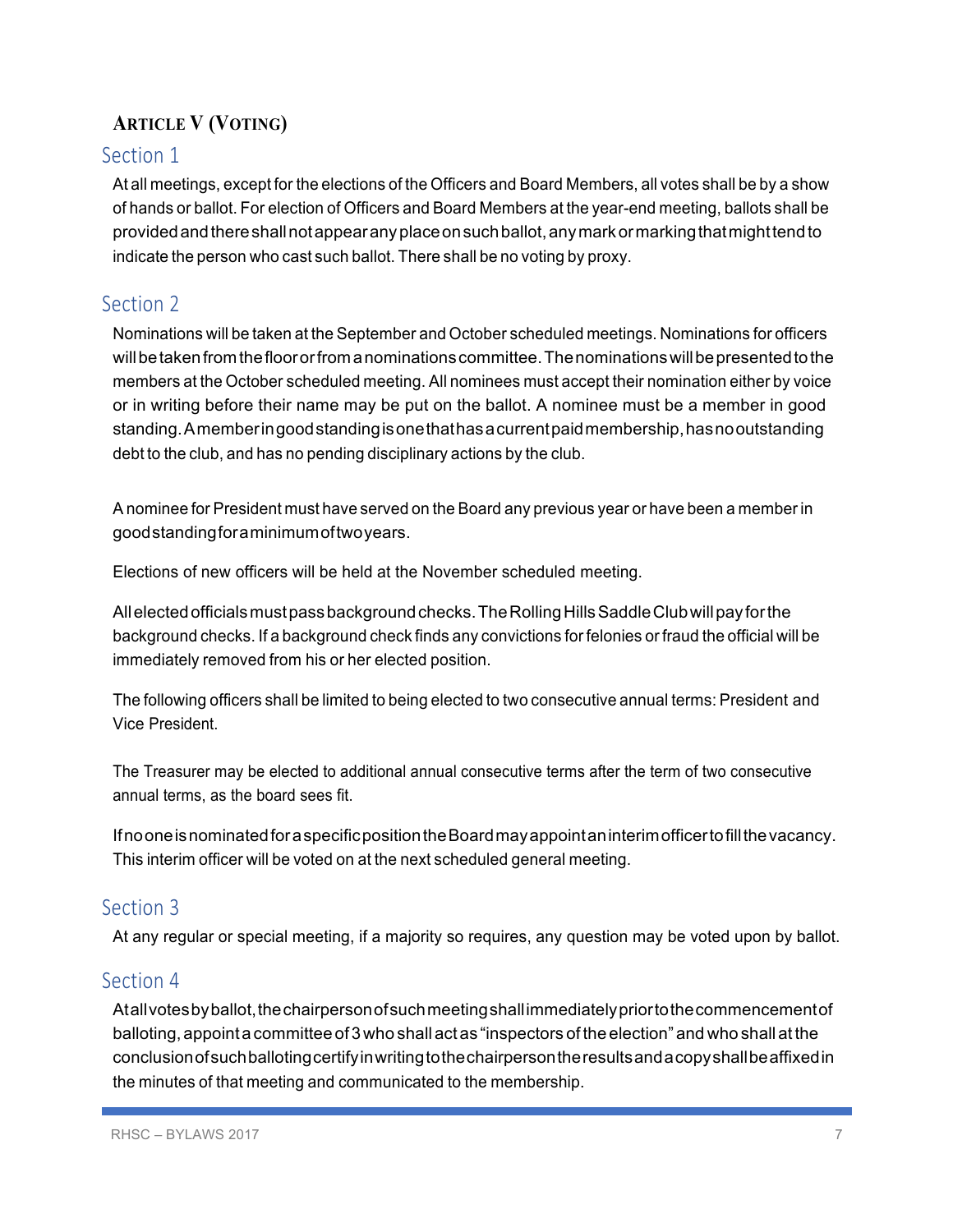No"inspectoroftheelection"shallbeacandidateforofficeorshallbepersonallyinterestedinthe question votedupon.

## Section 6

Eligibility for voting shall be open to any paid member as follows:

- A. Familymembership=2votes
- B. Single Adult membership = 1 vote
- C.SingleYouth membership=1 vote

## Section 7

A junior member (under the age of 18) may not hold an office.

## **ARTICLE VI (BOARD MEMBERS)**

#### Section 1

The Board shall consist of the elected officers and 3 other persons, hereafter referred to as Board Members at Large, who shall be elected as needed in the same manner and style as the officers. No one mayhold2votingpositionsontheBoardatonetime.Theyshallserveforatermofthreeyearseach, terms of which are to be staggered. All Board Members and elected Officers must pay their annual dues by the January general membership meeting.

#### Section 2

The Board Members at Large shall advise and aid the management of the affairs and business of this organization.

## Section 3

The Board shall meet separately from the regularly scheduled meetings, as they see fit, to propose, in the best interest and welfare of the club, any recommended change or addition to the rules and regulations.Such recommendations shall be presented at the nextregularly scheduled meeting and voted upon by the general membership.

## Section 4

There will be a joint meeting of all outgoing and incoming Board Members during November or December following the election. The purpose of this meeting will be to review and propose fees and show expenses forthe coming year. The general membership will vote on these recommendations at theJanuarymeeting.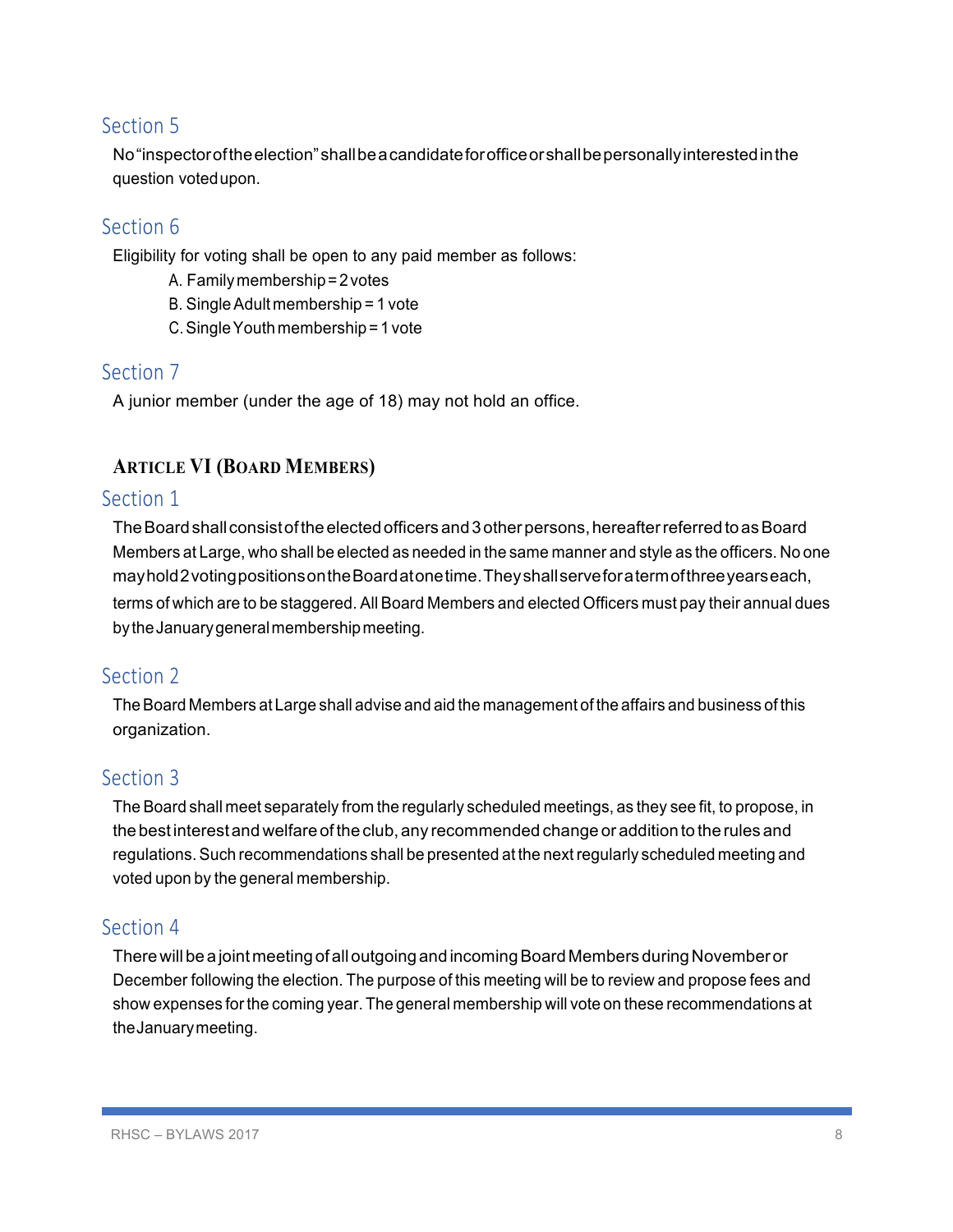The Board shall audit the books of the clubat the end of the calendaryear prior to December 31st. The recordsshallthenbeturnedovertoanaccountantforcompletionoftaxformsfortheyear.

## Section 6

The senior Board member during any calendar year shall be one of the 3 persons whose name appears on the signature card of the club checking account.

## Section 7

All Board Members and Elected Officials shall annually attend the majority of board meetings unless exigent circumstances exist. If a Board Member or Elected Official is going to be absent for a board meeting, he/she shall notify either the President or Vice President prior to the meeting.

## Section 8

Board Members shall meet their listed job obligations in order to receive compensation for that position from the club for that calendar year and to be eligible for that same position or a different position on the Board or as an Elected Official for the next consecutive year.

## Section 9

VacanciesshallbefilledbyavoteofthemajorityoftheremainingOfficersandBoardMembersforthe balance of the term vacated.

# Section 10

A Board Member may be removed from office when sufficient cause exists for such removal either

- By a vote of the general membership at a specially called meeting. See Article IV Section 5 for procedure or
- WhenthereissufficientevidenceoffraudagainstRHSCorinappropriateorillegalconductat RHSC-sponsored events by the board memberin question and 70% of the board is in agreement of removal.

# **ARTICLE VII (PRESIDENT)**

#### Section 1

The President shall preside at all membership meetings and shows, or delegate authority if he/she cannot be present.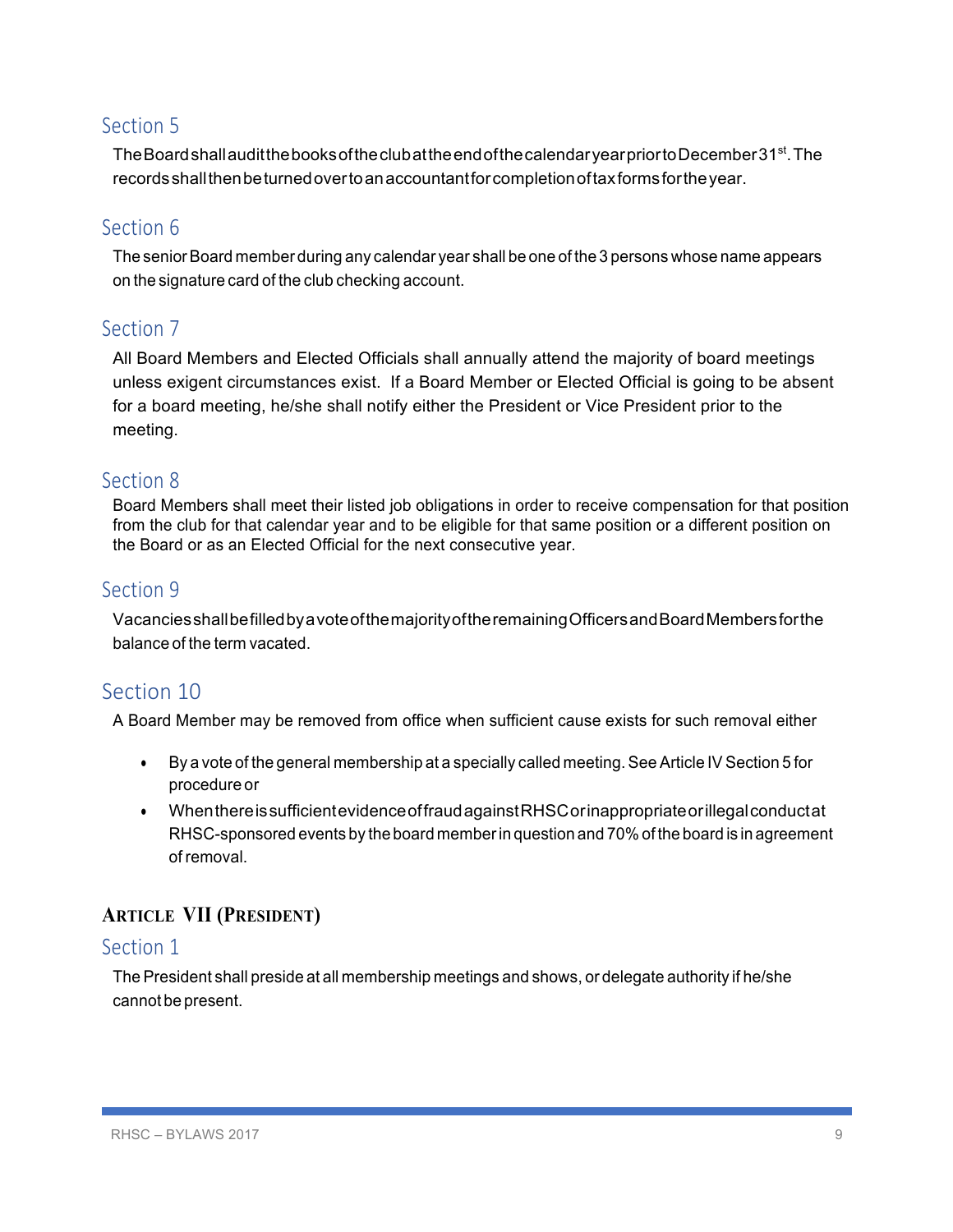He/She shall present at each annual meeting of the organization, an annual report of the work of the club.

# Section 3

He/She shall call for <sup>a</sup> report from all committees, temporary or permanent, as needed at each regularly scheduled meeting.

## Section 4

He/She shall also have the right to call separate meetings of the Officers and/or Board Members as needed.

## Section 5

He/She shall vote on any issue of the club in writing prior to the vote count and said vote shall be withheldandonlyusedintheeventofatie.Saidvoteshallbethetiebreaker.

# Section 6

A presidential vacancy shall be filled by the Vice President for the balance of the year vacated.

## Section 7

A President may be removed from office when sufficient cause exists for such removal either

- By a vote of the general membership at a specially called meeting. See Article IV Section 5 for procedure or
- WhenthereissufficientevidenceoffraudagainstRHSCorinappropriateorillegalconductat RHSC-sponsored events by the board memberin question and 70% of the board is in agreement of removal.

# **ARTICLE VIII (VICE PRESIDENT)**

#### Section 1

AVicePresident,intheeventoftheabsenceorinabilityofthePresidenttoexercisetheoffice,shall becomeactingPresidentoftheorganizationwithalltheresponsibilitiesasifhe/shehadbeenduly elected.

## Section 2

He/She shall be one of the <sup>3</sup> approved persons whose name appears on the signature card of the club checking account.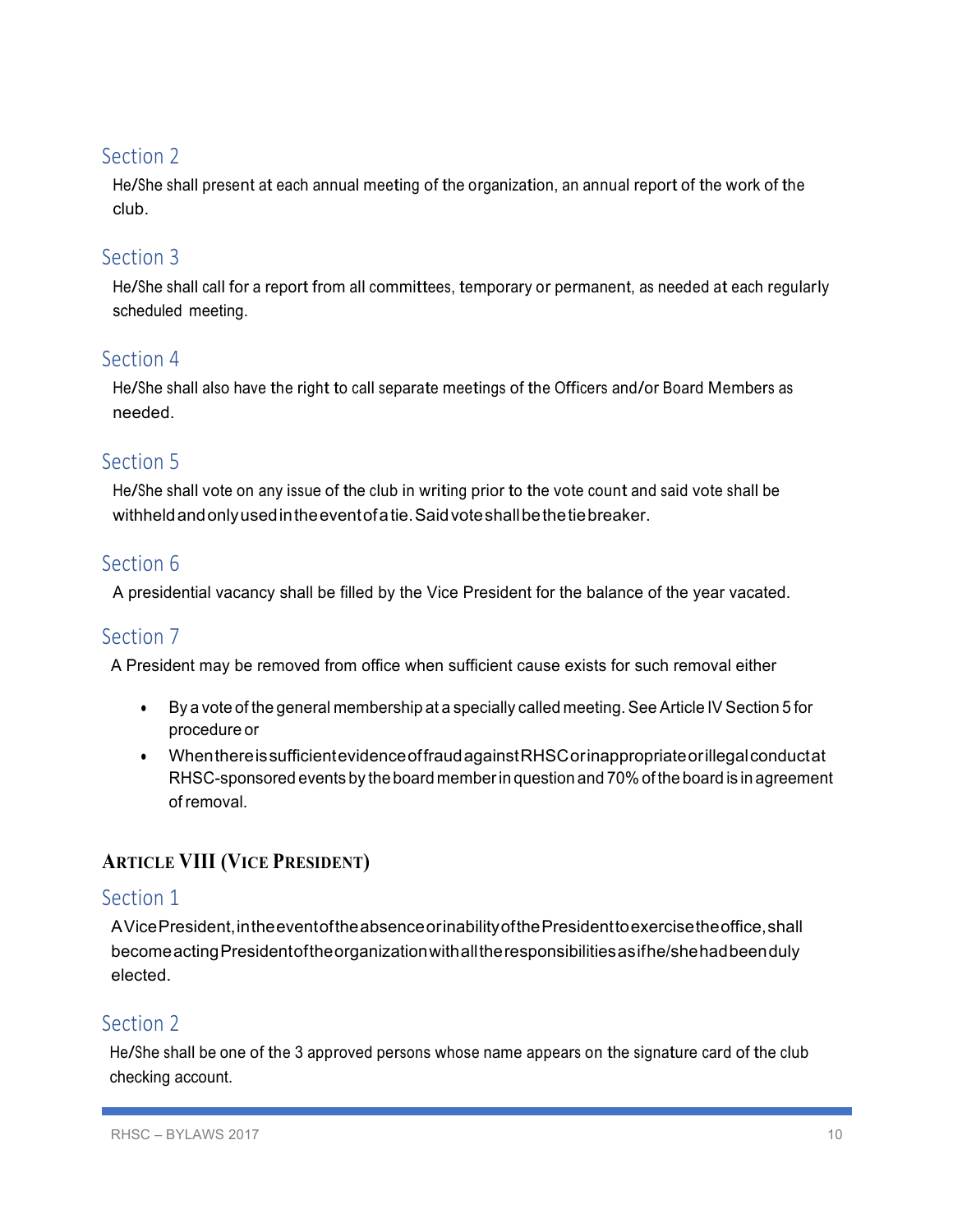He/She may vote on any issue of the club.

## Section 4

Vacanciesshallbefilledbyavote of the majority of the remaining Officers and Board Members for the balance of the year vacated.

# Section<sub>5</sub>

A Vice President may be removed from office when sufficient cause exists for such removal either

- By a vote of the general membership at a specially called meeting. See Article IV Section 5 for procedure or
- WhenthereissufficientevidenceoffraudagainstRHSCorinappropriateorillegalconductat RHSC-sponsored events by the board memberin question and 70% of the board is in agreement of removal.

## **ARTICLE IX (CORRESPONDENCE SECRETARY)**

## Section 1

The Correspondence Secretary shall keep the minutes, records, and seal of this organization in appropriate books and have said books accessible at all the regularly scheduled meetings. He/She shall appoint a representative to do so in his/her absence.

# Section 2

Itshallbehis/herdutytofileanycertificatesbyanystatute,federalorstate,asdeterminedbytheclub.

# Section 3

He/She shall give and serve all notices to members of this organization and shall present to the membership at any meetings any communication addressed to him/her as Correspondence Secretary of this organization. It shall also be his/her duty to publish and distribute the club newsletters.

Communication of club information and activities are distributed by email (if provided by the member) and website postings (through theWebmaster).

## Section 4

He/She may vote on any issue of the club.

## Section<sub>5</sub>

VacanciesshallbefilledbyavoteofthemajorityoftheremainingOfficersandBoardMembersforthe balanceof the year vacated.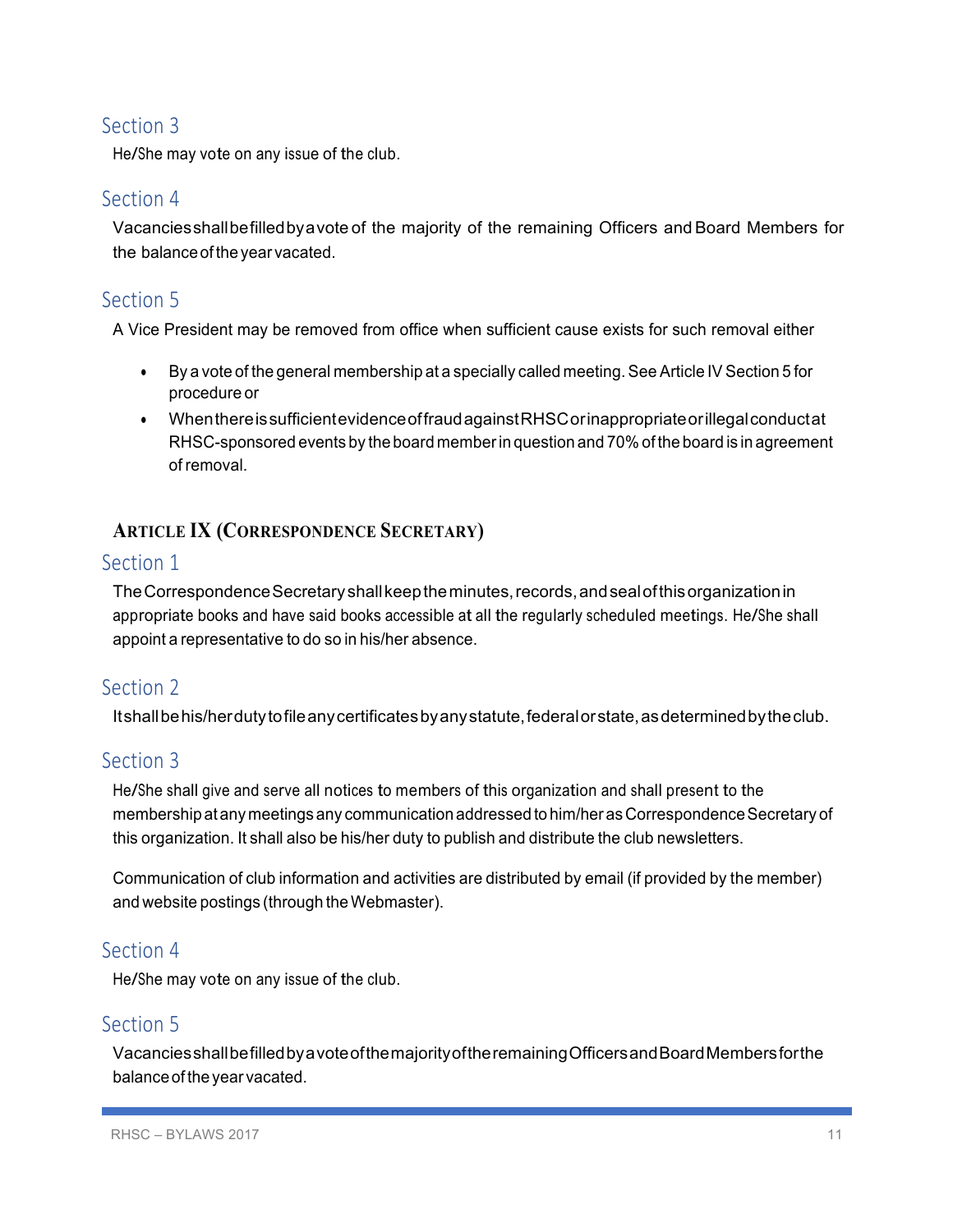A Correspondence Secretary may be removed from office when sufficient cause exists for such removal either

- By a vote of the general membership at a specially called meeting. See Article IV Section 5 for procedure or
- WhenthereissufficientevidenceoffraudagainstRHSCorinappropriateorillegalconductat RHSC-sponsored events by the board memberin question and 70% of the board is in agreement of removal.

## Section<sub>7</sub>

Correspondence Secretary shall maintain a membership list (provided by the Show Secretary) to determine if a quorum is present when needed.

## **ARTICLE X (SHOW SECRETARY)**

#### Section 1

The Show Secretary shall be responsible for the operation of the show office at all shows.

## Section 2

Itshallbehis/herdutytocollectfeesfromshowparticipantsandmaintainaccuraterecordsforthe day's income and class schedule. The Show Secretary must keep accounting records (income and expenses)related to show participants for 7 years.

He/She shall also maintain <sup>a</sup> list of accurate points, number of meetings attended, work and volunteer credits (including sponsorships) to determine year-end eligibility. The Show Secretary shall furnish the Correspondence Secretary with an updated membership list monthly.

The Show Secretary is responsible for submitting points to the Webmaster within 14 days of a show.

The Show Secretary must have representation at all regularly scheduled meetings. If the Show Secretary cannotattendameeting,he/shemustarrangeforanotherboardmembertoreadtheShowSecretary report in his/her absence.

## Section 3

The Show Secretary shall have the care and custody of all monies belonging to the organization from the day of a scheduled show or general meeting and shall be solely responsible for such monies until deposited the Monday directly after a scheduled Friday, Saturday, or Sunday show unless that Monday is a holiday, in which case the deposit must be made the next federal governmentrecognized business day.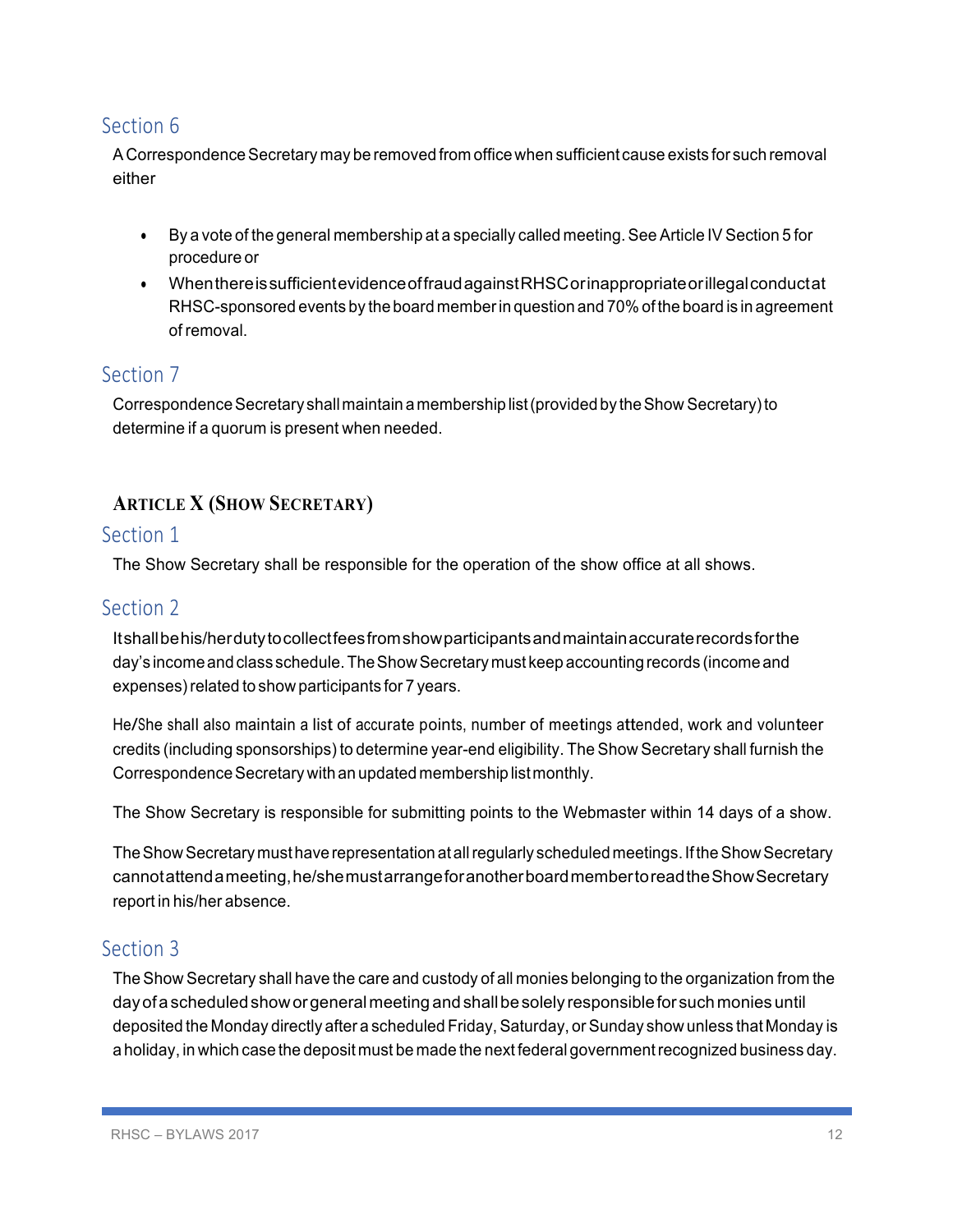In the absence of the Show Secretary at a show or meeting, the Treasurer can be delegated to cover the Accounts Receivable responsibilities of the Show Secretary as long as two other board members are present to count and confirm by signing for the monies collected for deposit.

#### Section 4

He/She may vote on any issue of the club.

## Section<sub>5</sub>

VacanciesshallbefilledbyavoteofthemajorityoftheremainingOfficersandBoardMembersforthe balanceof the year vacated.

# Section 6

A Show Secretary may be removed from office when sufficient cause exists for such removal either

- By a vote of the general membership at a specially called meeting. See Article IV Section 5 for procedure or
- WhenthereissufficientevidenceoffraudagainstRHSCorinappropriateorillegalconductat RHSC-sponsored events by the board memberin question and 70% of the board is in agreement of removal.

# **ARTICLE XI (TREASURER)**

#### Section 1

The Treasurer shall have the care and custody of all accounts belonging to the organization and shall be solely responsible for accounts payable responsibilities and securities of this organization. Only in the absenceoftheShowSecretaryatashowormeetingcantheTreasurercanbedelegatedtocoverthe Accounts Receivable responsibilities of the Show Secretary as long as two other board members are present to count and confirm by signing for the monies collected for deposit.

Non-RHSC affiliated CPA to be hired to audit financial records monthly. CPA to be chosen by the Treasurer and approved by the board.

The Treasurer is responsible for submitting accounting reports to the Webmaster within 14 days of a show.

# Section 2

He/She shall sign all checks or drafts jointly with one of the other approved persons whose names appear on the signature card of the club account as needed. No special fund may be set aside that shall make it unnecessary for the Treasurer to sign the checks issued upon it.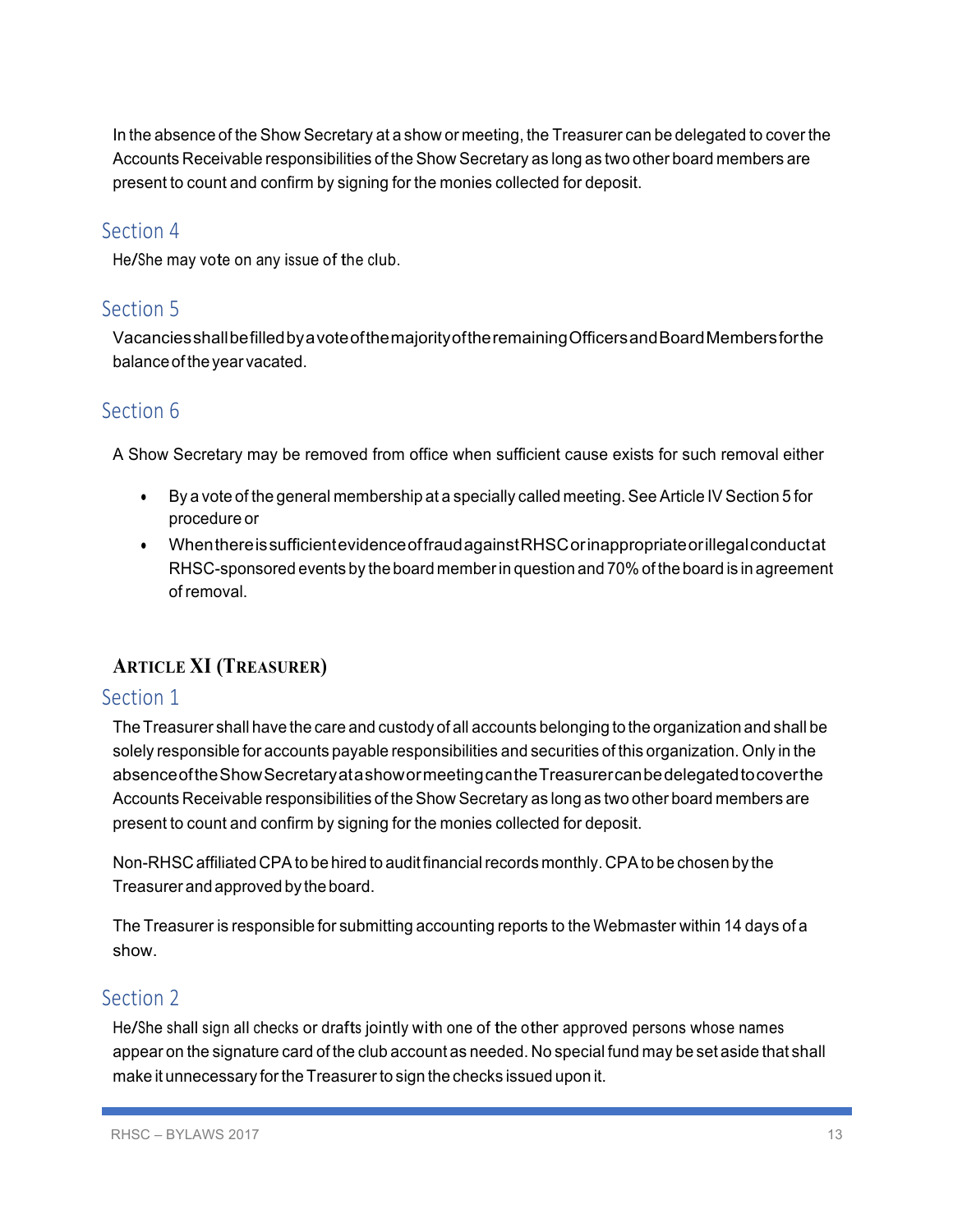TheTreasurer shallmaintainasetofbooks andrecords inaccordancewithgenerallyaccepted accountingprinciplestobeturnedoverattheJanuarygeneralmembershipmeeting.Thebooksand records shall indicate all revenues, expenses, assets and liabilities of the club. He/She shall be provided receipts for all expenditures to be reimbursed. The Treasurer must keep all accounting records (income andexpenses)for7years.

With the exception of expenditures described in Article XVI, sections 2 and 3, purchases of up to \$300 must have prior approval of at least 3 Officers and/or Board Members. Purchases of greater than \$300

musthavepriorapprovalbyvoteataregularlyscheduledmeetingofa majority of members present at said meeting before said purchase is made.

He/She shall also file income taxes for the year of the elected term.

## Section 4

He/She shall render at each regularly scheduled meeting <sup>a</sup> written account of the finances of the organization and any major financial trend changes from previous years, and such report shall be affixed totheminutesofeachmeeting(orappointarepresentativetodosoinhisorherabsence).

#### Section<sub>5</sub>

He/She may vote on any issue of the club.

## Section 6

VacanciesshallbefilledbyavoteofthemajorityoftheremainingOfficersandBoardMembersforthe balanceof the year vacated.

## Section<sub>7</sub>

A Treasurer may be removed from office when sufficient cause exists for such removal either

- By a vote of the general membership at a specially called meeting. See Article IV Section 5 for procedure or
- WhenthereissufficientevidenceoffraudagainstRHSCorinappropriateorillegalconductat RHSC-sponsored events by the board memberin question and 70% of the board is in agreement of removal.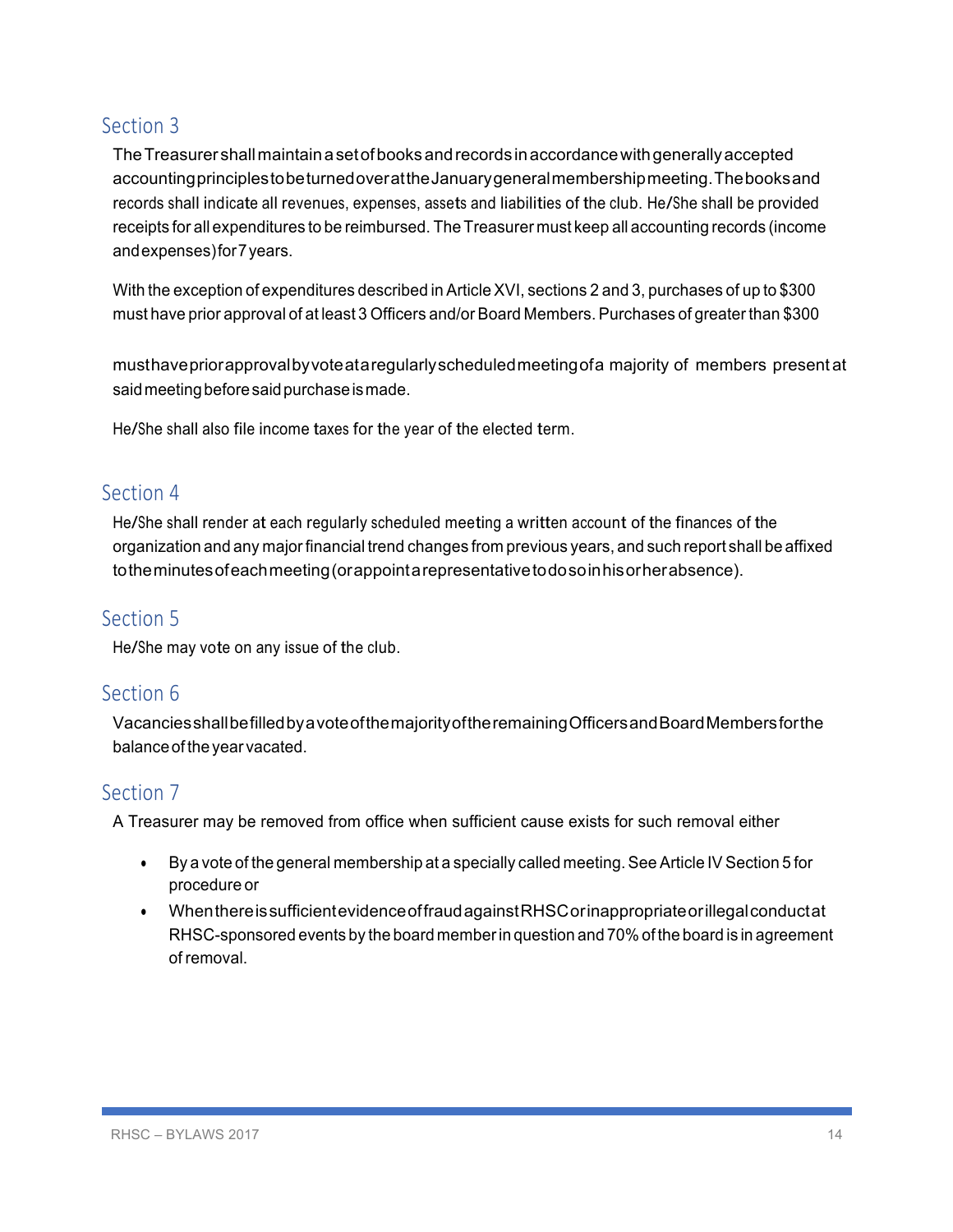## **ARTICLE XII (SHOW CHAIRPERSONS)**

## Section 1

ThereshallbeashowchairpersonfortheOpenRing,theHunterRing,theBeginnerRingandthe Running Ring. He/She shall preside over all ring committees and shall be responsible for all horse show operationspertainingtohisorherring.Thisshall includerules,showsheets,workers,publicity(in conjunction with the Correspondence Secretary), and other items necessary to conduct the shows. If a ShowChairpersoncannotbepresenthe/shemustdelegateasuitablereplacementandnotifythe President.

# Section 2

See show rules for individual ring regulations and requirements.

# Section 3

The Show Chairpersons and their committee shall present to the membership for approval a list of classes and set of ring rules at the January general membership meeting.

## Section 4

Show Chairpersons may vote on any issue of the club.

# Section 5

VacanciesshallbefilledbyavoteofthemajorityoftheremainingOfficersandBoardMembersforthe balanceof the year vacated.

# Section 6

A Show Chairperson may be removed from office when sufficient cause exists for such removal either

- By a vote of the general membership at a specially called meeting. See Article IV Section 5 for procedure or
- WhenthereissufficientevidenceoffraudagainstRHSCorinappropriateorillegalconductat RHSC-sponsored events by the board memberin question and 70% of the board is in agreement of removal .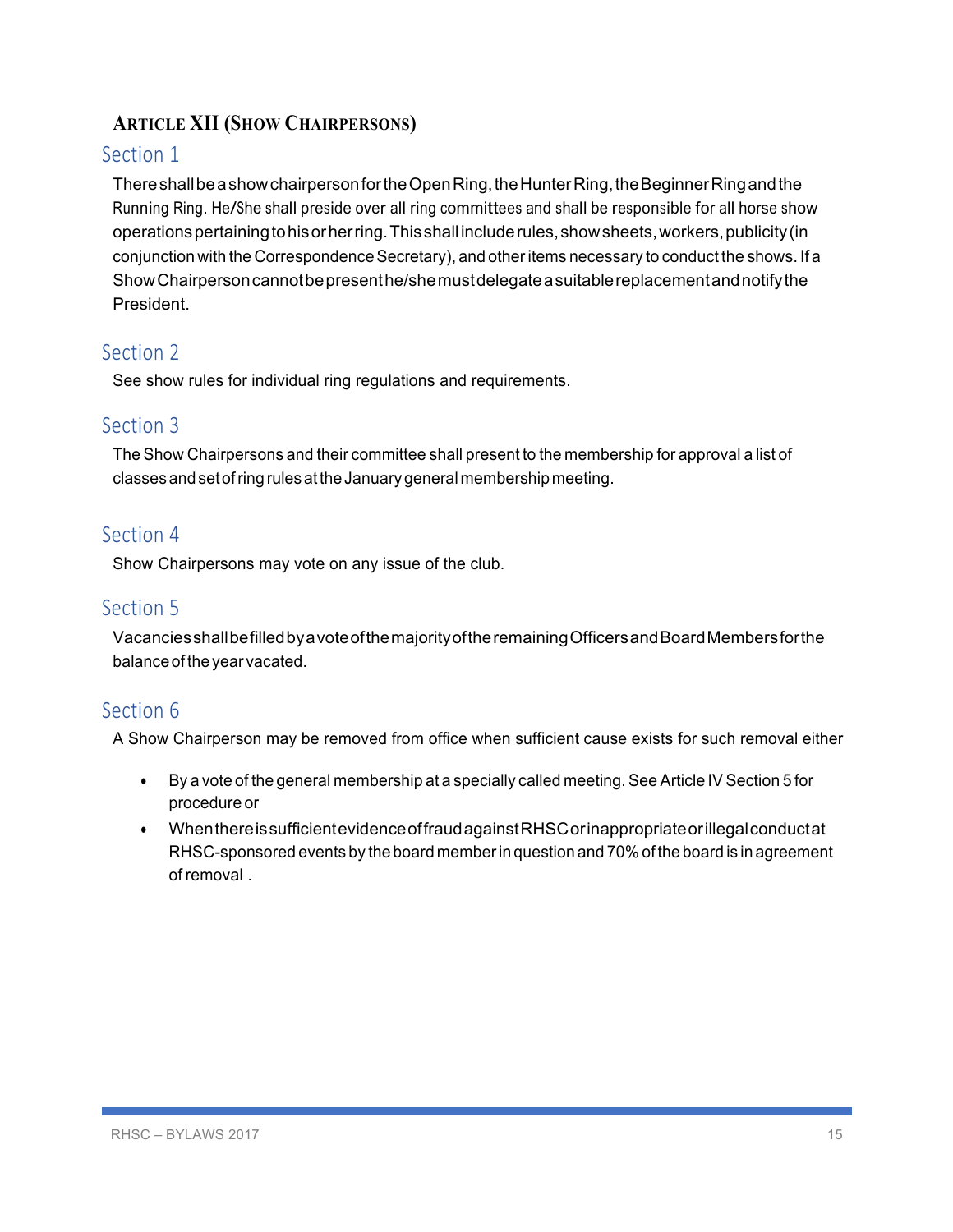# **ARTICLE XIII (BARN MANAGER)**

## Section 1

The Barn Manager shall be responsible for the barns and show grounds at each show. It shall be his/her dutytoassignstallsandbedding,overseevehicleparking,andmaintaincountofhorsesontheshow grounds.

# Section 2

It shall be his/her duty to coordinate with the Show Secretary and facility manager for accurate horse and vehicle counts at each show. He/She shall be the primary contact with the facility manager for all maintenanceneedswhileontheshowgrounds.ThePresidentassumes responsibilityiftheBarn Manageris not present.

# Section 3

He/She may vote on any issue of the club.

## Section 4

VacanciesshallbefilledbyavoteofthemajorityoftheremainingOfficersandBoardMembersforthe balance of the year vacated.

# Section<sub>5</sub>

A Barn Manager may be removed from office when sufficient cause exists for such removal either

- By a vote of the general membership at a specially called meeting. See Article IV Section 5 for procedure or
- WhenthereissufficientevidenceoffraudagainstRHSCorinappropriateorillegalconduct at RHSC-sponsored events by the board memberin question and 70% of the board is in agreement of removal.

# **ARTICLE XIV (WEBMASTER)**

#### Section 1

The Webmaster shall be responsible for web content and maintaining the club website including posting points, club notices, newsletters, and pictures.

# Section 2

He/She may vote on any issue of the club.

## Section 3

VacanciesshallbefilledbyavoteofthemajorityoftheremainingOfficersandBoardMembersforthe balance of the year vacated.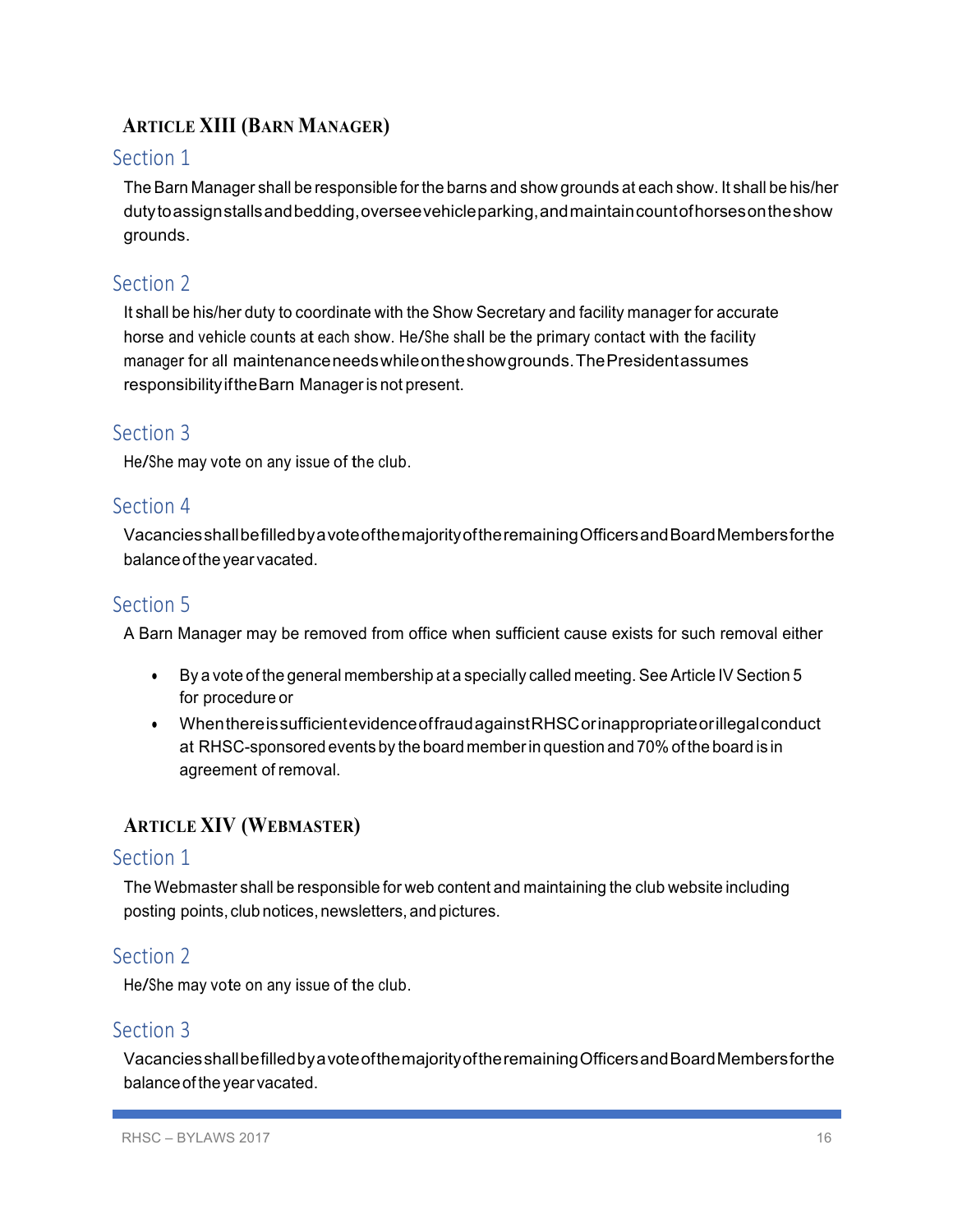A Webmaster may be removed from office when sufficient cause exists for such removal either

- By a vote of the general membership at a specially called meeting. See Article IV Section 5 for procedure or
- WhenthereissufficientevidenceoffraudagainstRHSCorinappropriateorillegalconduct at RHSC-sponsored events by the board memberin question and 70% of the board is in agreement of removal.

**ARTICLE XV (**Honorary Board Member from the Community**)**

## Section 1

 Honorary Board Member is a non-voting, board nominated position. The honorary board member will offer insight and ideas from the community on how to better the club.

## Section 2

 The honorary board member will be invited to sit in on certain selected board meetings where their input would be most utilized.

## Section 3

This position does not have to be filled annually.

#### Section 4

The honorary board member must be a RHSC member.

# **ARTICLE XVI (ASSETS)**

#### Section 1

Should this club be dissolved for any reason, after all obligations of the club are satisfied, the remaining assets of the club shall be donated to a local nonprofit horse club or other charitable equine organization as determined by the remaining members of the club.

## **ARTICLE XVII (CLUB EXPENDITURES)**

#### Section 1

A budget for all repetitive expenditures such as trophies, ribbons, judges' fees, park rentals, and other repeating show expenses shall be presented at the February meeting.

## Section 2

A Banquet committee and a preliminary budget shall be set for the year-end awards banquet to include the cost of awards, facility rental, entertainment, food and the like, and shall be voted on by the membership at the regularly scheduled May meeting. The final budget shall be voted on at the November meeting. The Treasurer must be a member of the banquet committee.